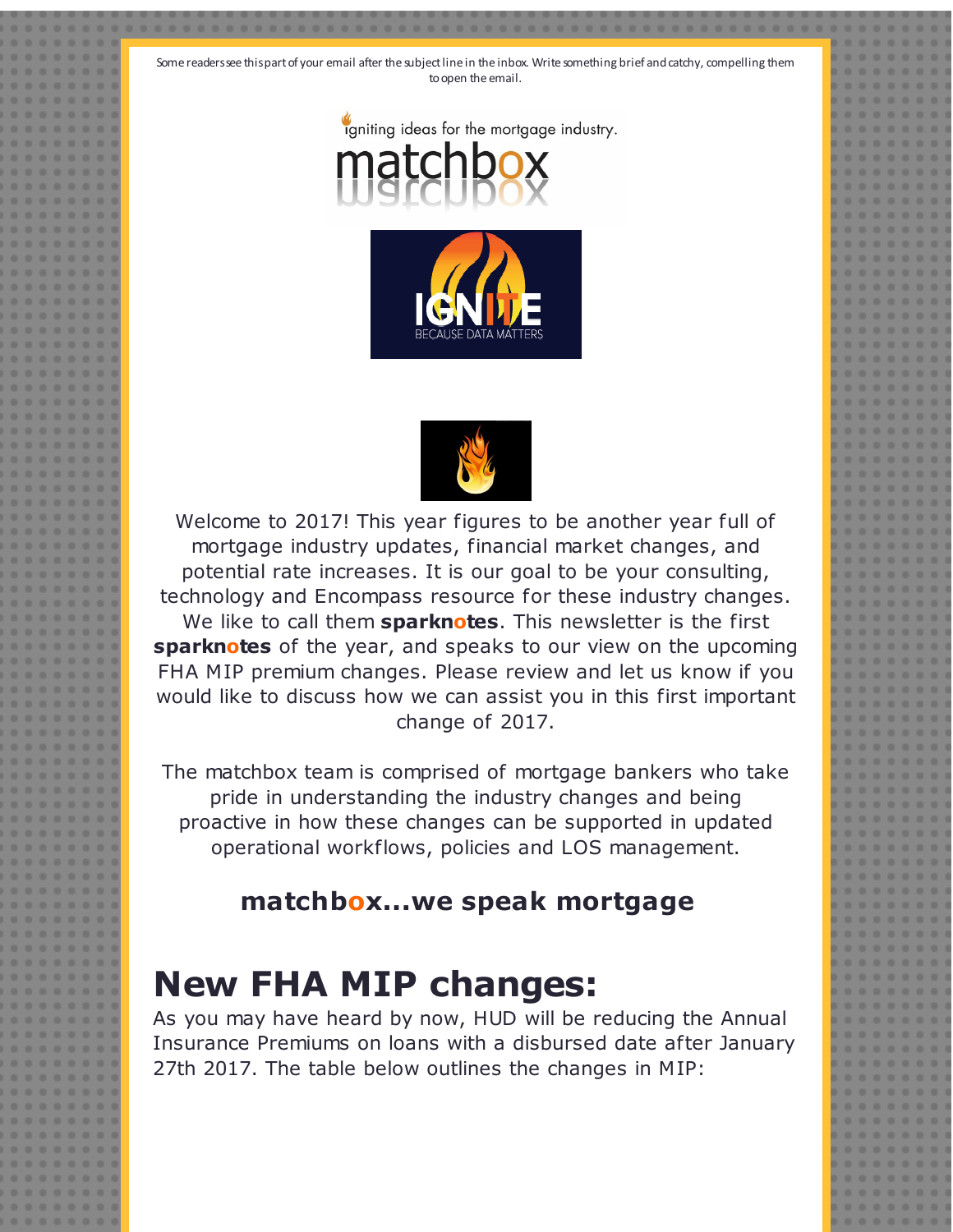|                  | <b>Annual MIP</b>                                                |                     |                |
|------------------|------------------------------------------------------------------|---------------------|----------------|
| Base Loan Amt.   | LTV                                                              | <b>Previous MIP</b> | <b>New MIP</b> |
|                  | Term > 15 Years                                                  |                     |                |
| $\leq$ \$625,500 | $\leq 95.00\%$                                                   | 80 bps              | 55bps          |
| $\leq$ \$625,500 | $> 95.00\%$                                                      | 85 bps              | 60bps          |
| $>$ \$625,500    | $< 95.00\%$                                                      | 100 bps             | 55bps          |
| $>$ \$625,500    | $> 95.00\%$                                                      | $105$ bps           | 60bps          |
|                  | $Term \leq 15$ Years                                             |                     |                |
| $\leq$ \$625,500 | $< 90.00\%$                                                      | 45 bps              | 25 bps         |
| $\leq$ \$625,500 | $> 90.00\%$                                                      | 70 bps              | 50 bps         |
| $>$ \$625,500    | $\leq 78.00\%$                                                   | 45 bps              | 25 bps         |
| $>$ \$625,500    | 78.01% - 90.00%                                                  | 70 bps              | 25 bps         |
| $>$ \$625,500    | $> 90.00\%$                                                      | 95 bps              | 50 bps         |
|                  | Streamline, Simple Refinance of previous Mortgage endorsed on or |                     |                |
|                  | before May 31, 2009                                              |                     |                |
|                  | Term > 15 Years                                                  |                     |                |
| Base Loan Amt.   | LTV                                                              | <b>Previous MIP</b> | <b>New MIP</b> |
| All Loan Amounts | $\leq 90.00\%$                                                   | 55 bps              | 55 bps         |
| All Loan Amounts | $> 90.00\%$                                                      | 55 bps              | 55 bps         |
|                  | $Term \leq 15$ Years                                             |                     |                |
| Base Loan Amt.   | LTV                                                              | Previous MIP        | <b>New MIP</b> |
| All Loan Amounts | $\leq 90.00\%$                                                   | 55 bps              | 25 bps         |
| All Loan Amounts | $> 90.00\%$                                                      | 55 bps              | 25 bps         |
|                  |                                                                  |                     |                |

## **How does this impact you?**

All FHA loans in your current pipeline will be subject to the new MIP if they don't close & disburse before 1/27/17. This can be difficult to address with so many loans in your current pipeline that may not close before 1/27/17. You will need to address these loans immediately as any loan that closes with the incorrect MIP will be subject to tolerance cures or investor kicks.

Here are the steps we recommend with the associated timeline for completion:

**January 17th 2017**: Create a business rules based on the above table that will fire on all new loans so the correct FHA MIP is applied. This rule can be created immediately as any new FHA loan will not close before the projected cut-off date of 1/27/17 per TRID regulations.

**January 23rd - January 27th 2017**: Create a business rule to alert the Closing Department to review all loans received in Closing to ensure the proper MIP has been applied based upon the disbursement date. Note: Owner occupied refinance transactions closing on 1/23/17 will be subject to new MIP with Right of Rescission & purchases closing on 1/27/17 will be subject to new MIP. It's certainly expected that Loan Officers delay closings over the next two weeks to provide their clients